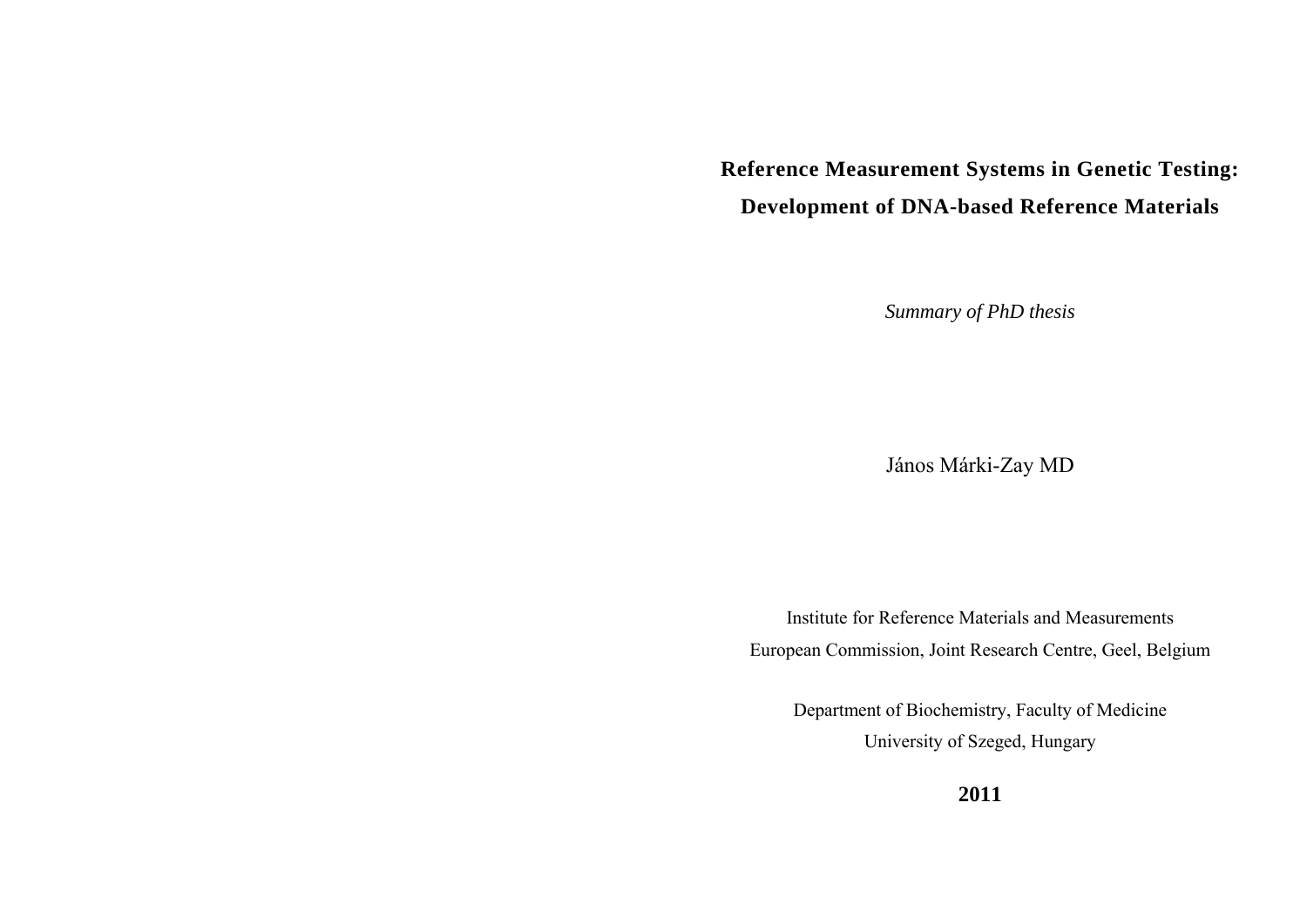# **LIST OF PUBLICATIONS RELATED TO THE THESIS**

- I. Klein CL, **Márki-Zay J**, Corbisier P, Gancberg D, Cooper S, Gemmati D, Halbmayer WM, Kitchen S, Melegh B, Neumaier M, Oldenburg J, Oppliger Leibundgut E, Reitsma PH, Rieger S, Schimmel HG, Spannagl HG, Tordai A, Tosetto A, Visvikis S, Zadro R, Mannhalter C. Reference Materials (RMs) for the analysis of the human factor II (prothrombin) gene G20210A mutation. Clin Chem Lab Med 43:862- 68. (2005) IF: 1.685
- II. Gancberg D, **Márki-Zay J**, Corbisier P, Klein C, Schimmel H, Emons H. Certification of a Reference Material consisting of purified plasmid DNA containing a fragment from the human prothrombin gene (wildtype) – Certified Reference Material IRMM/IFCC-490. Report EUR 22169 EN (2006)
- III. Gancberg D, **Márki-Zay J**, Corbisier P, Klein C, Schimmel H, Emons H. Certification of a Reference Material consisting of purified plasmid DNA containing a fragment from the human prothrombin gene (G20210A mutant) – Certified Reference Material IRMM/IFCC-491. Report EUR 22170 EN (2006)
- IV. Gancberg D, **Márki-Zay J**, Corbisier P, Klein C, Schimmel H, Emons H. Certification of a Reference Material consisting of purified plasmid DNA containing a fragment from the human prothrombin gene (heterozygous G20210 wildtype/G20210A mutant) – Certified Reference Material IRMM/IFCC-492. Report EUR 22167 EN (2006)
- V. Gancberg D, Corbisier P, Meeus N, **Márki-Zay J**, Mannhalter C, Schimmel H. Certification of reference materials for detection of the human prothrombin gene G20210A sequence variant. Clin Chem Lab Med 46:463-9. (2008) IF: 1.888
- VI. **Márki-Zay J**, Klein CL, Gancberg D, Schimmel HG, Dux L. European External Quality Control Study on the Competence of Laboratories to Recognize Rare Sequence Variants Resulting in Unusual Genotyping Results. Clin Chem 55:739-47. (2009) IF: 6.263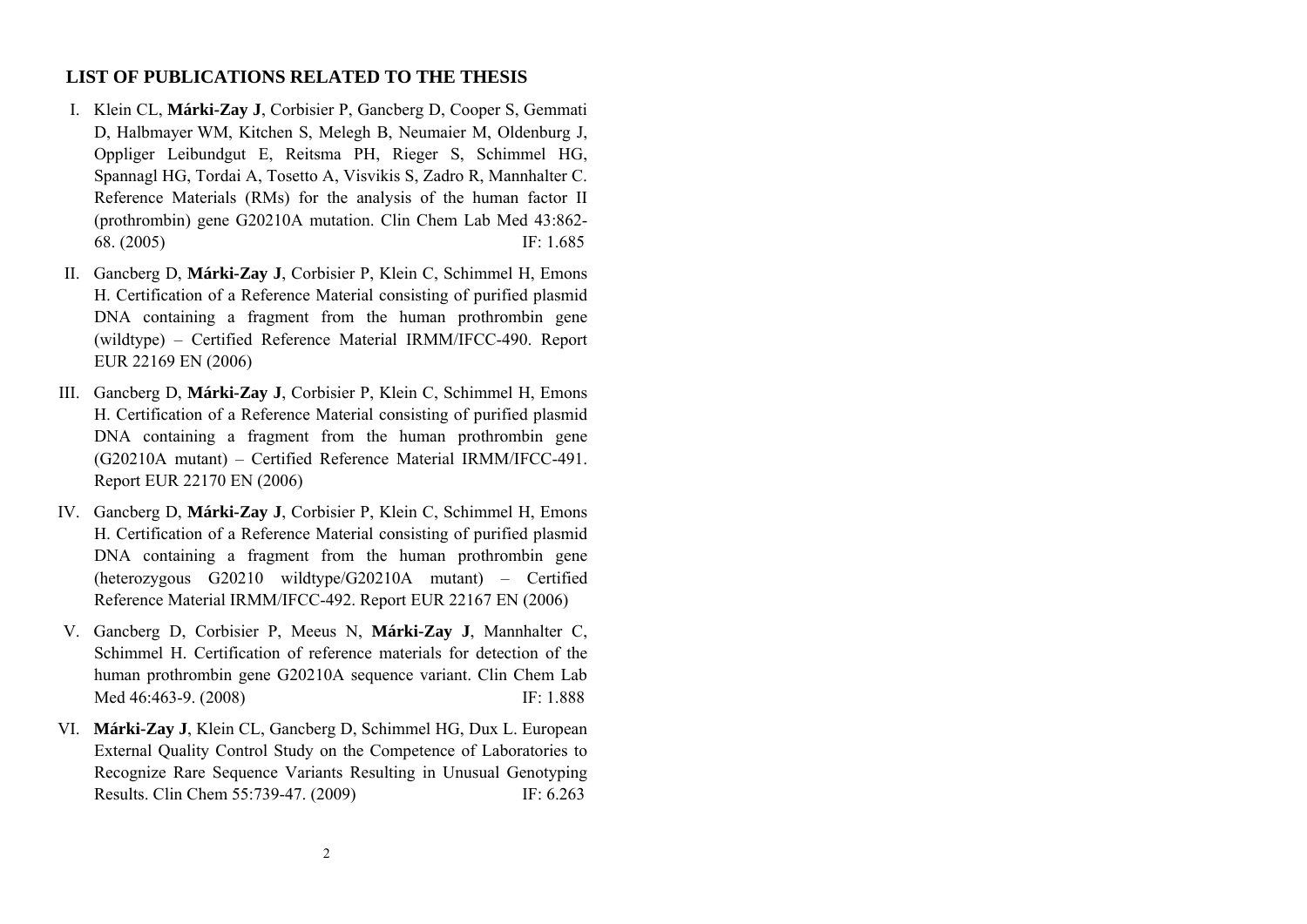# **ACKNOWLEDGEMENTS**

These studies were supported by a 'Training through Research' Fellowship of the European Union.

I would like to thank my supervisors Dr. Christoph L. Klein and Prof. Dr. László Dux for giving me the topic and opportunity to perform this study and for all their help and support during these years.

I am very grateful to my former colleagues at the Institute of Reference Materials and Measurements, particularly to Dr. Heinz Schimmel, Dr. Thomas Linsinger, Dr. David Gancberg, Dr. Philipe Corbisier and Prof. Dr. Hendrik Emons, for their support and advices.

I wish to acknowledge our collaborators Prof. Dr. Christine Mannhalter and Dr. Sandra Rieger (Molecular Biology Division, Department of Clinical Chemistry and Laboratory Medicine, Medical University Vienna, Vienna, Austria), Prof. Dr. David Barton and Elizabeth Donohoe (National Centre for Medical Genetics, Our Lady's Hospital for Sick Children, Crumlin, Ireland), Prof. Dr. Jean-Jacques Cassiman and Dr. Els Dequeker (Center for Human Genetics, Katholieke Universiteit Leuven, Leuven, Belgium), Dr. Glyn Stacey and Ross Hawkins (National Institute for Biological Standards and Control, Hertfordshire, UK), Prof. Dr. Rob Elles and Dr. Emma Gillaspy (National Genetics Reference Laboratory Manchester, Manchester, UK), Prof. Dr. Egbert Bakker and Dr. Francesco Russo (Department of Human and Clinical Genetics, Leiden University Medical Center, Leiden, The Netherlands), Prof. Dr. Michael Neumaier and Dr. Rolf Kruse (Reference Institute for Bioanalytics of the German Society for Laboratory Medicine, Bonn, Germany) Prof. Dr. Hans Reinauer and Ralf Flörke (Instand e.V. Düsseldorf, Germany) and Dr. Erika Sárkány (QualiCont Kht., Szeged, Hungary).

Finally I thank my family for all their support, understanding and patience.

# **PRESENTATIONS DIRECTLY RELATED TO THE THESIS**

- VII. **Márki-Zay J**, Klein CL, Corbisier P, Gancberg D, Schimmel H, Mannhalter C. How to prepare stable reference materials for genetic testing. European Human Genetics Conference 2004, 12-15. June 2004, Munich, Germany; Abstract: Eur J Hum Genet 12;Suppl 1:235-6[P697]
- VIII. Klein CL, Rieger S, Gancberg D, **Márki-Zay J**, Corbisier P, Schimmel H, Mannhalter C. Production of Certified Reference Materials (CRMs) for the analysis of the human factor II (prothrombin) gene G20210A mutation. European Human Genetics Conference 2004, 12-15. June 2004, Munich, Germany; Abstract: Eur J Hum Genet 12;Suppl 1:236[P698]
- IX. Barton D, Donohoe EM, **Márki-Zay J**, Klein CL. Preparation of certified reference materials for hereditary haemochromatosis. European Human Genetics Conference 2004, 12-15. June 2004, Munich, Germany; Abstract: Eur J Hum Genet 12;Suppl 1:257[P803]
- X. Barton DE, Duke S, Donohoe E, **Márki-Zay J**, Klein CL and the CRMGEN Consortium. The CRMGEN Project: Preparation of Certified Reference Materials for Hereditary Haemochromatosis Testing.  $10<sup>th</sup>$  Annual Meeting of the Association for Molecular Pathology, 10-13. Nov 2004, Los Angeles, USA; Abstract: J Mol Diagn 6;4:413[G35]
- XI. Gancberg D, Corbisier P, Klein C, Mannhalter C, **Márki-Zay J**, Schimmel H. Production of Certified Reference Materials (CRMs) for the analysis of the human Factor II (prothrombin) gene G20210A mutation. European Human Genetics Conference 6-9 May 2006, Amsterdam, The Netherlands; Abstract: Eur J Hum Genet 14;Suppl 1:375[P1256]
- XII. **Márki-Zay J**, Gancberg D, Klein C, Schimmel H, Dux L. European proficiency testing study on the competence of laboratories to recognise rare mutations resulting in unexpected genotyping results. European Human Genetics Conference 6-9 May 2006, Amsterdam, The Netherlands; Abstract: Eur J Hum Genet 14;Suppl 1:379[P1276]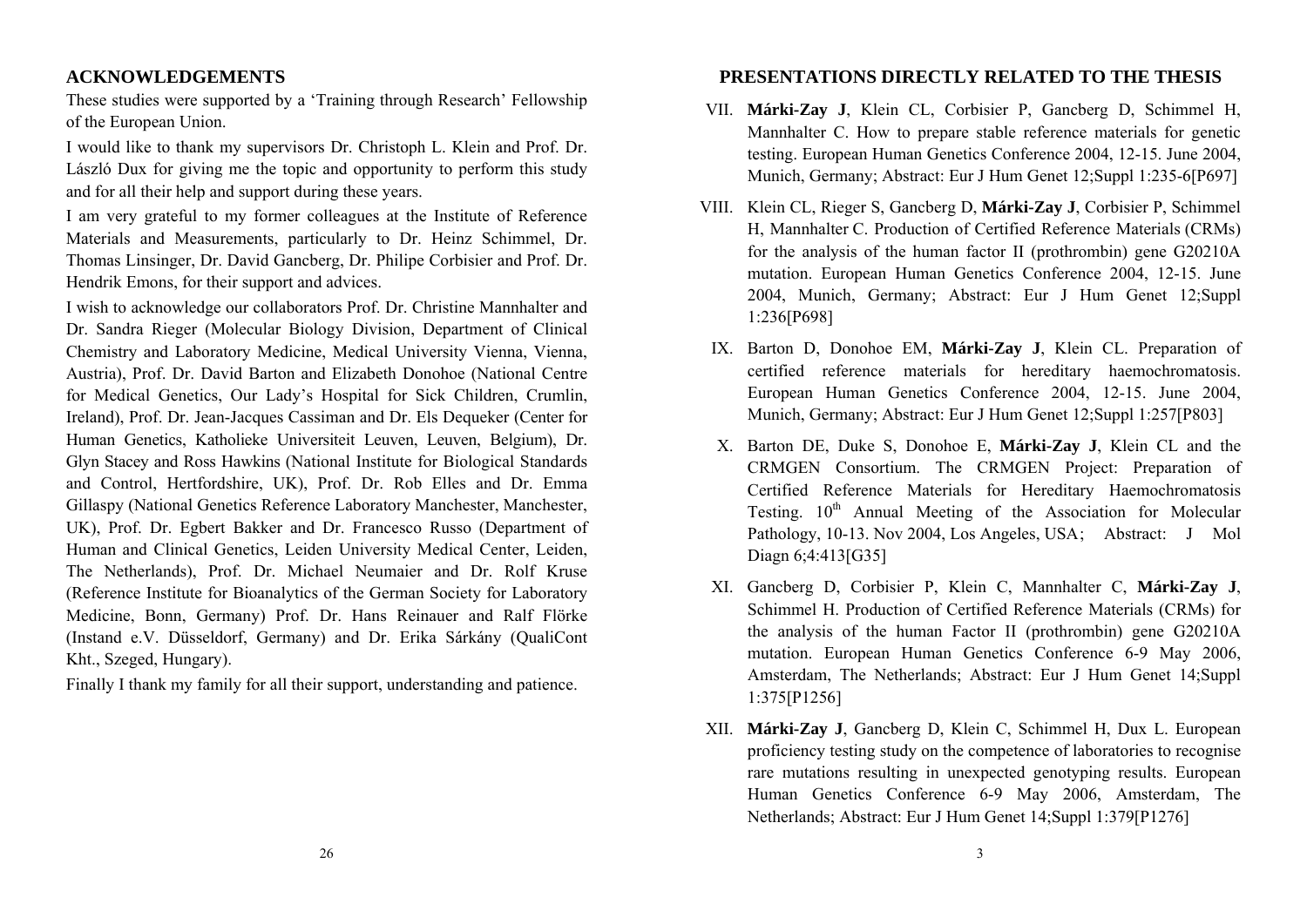# **1. INTRODUCTION**

Recent scientific and technological advances, such as the invention of the polymerase chain reaction (PCR) technique and the deciphering of the human genome, revealed the genetic background of medical conditions and led to an enormous progress in our knowledge on the association between specific sequence variants and particular disease entities. On the other hand, many of the molecular biology techniques developed and applied originally for scientific purposes achieved the robustness and performance characteristics required for routine diagnostic application. Such molecular diagnostic assays are able to detect genetic alterations resulting in inheritable disorders, higher risk to develop diseases or altered drug metabolism and play an increasingly important role in the diagnosis, in risk stratification and even more also in the choice of the right treatment for the patients. These tests are highly specific and thousands of different tests are already in routine use. DNA test results can be predictive for future onset of disorders prior to the manifestation of clinical symptoms, and thus have significant implications for the individual patient as well as for his/her relatives.

Although public perception holds that genetic tests are highly accurate and represent a state-of-the-art technology, the development of systems to ensure the quality of methods and testing services has lagged behind the spread of application of DNA-based tests in medicine. Concerns over the accuracy of genetic test results were further supported by several studies and publications of international organisations reporting high error rates and lack of standardisation and available certified reference materials (CRMs) for clinical genetic testing. Quality issues in genetic testing are given added importance because individuals are usually only tested once in their lifetime, and an incorrect genotyping result may remain hidden for many years with dramatic consequences for the tested person. These facts combine to make standardisation and improvement of quality in molecular genetic testing a matter of utmost importance.

In order to achieve and ensure the highest level of accuracy in the laboratory medicine, a reference measurement system (RMS) has to be established. Reference measurement systems are needed for producing useful and reliable measurement results in the routine diagnostic services as

## **5. MAIN SCIENTIFIC ACHIEVEMENTS OF THE STUDY**

The most important achievements of the present study can be outlined as follows.

1) Several types and presentation formats of DNA-based RMs were processed and investigated for their suitability as clinical genetic (C)RMs.

2) Different possibilities for the preservation of purified DNA-based RMs were examined and optimised to ensure a reasonable stability.

3) For the assessment of the homogeneity and stability of genetic RMs, analytical procedures were improved and new methods were developed.

4) A model system for certification of DNA-based RMs was established and protocols of the isochronous stability and homogeneity studies for certification of genetic RMs were optimised and described according to ISO Guide 34 and the BCR guidelines.

5) These protocols and the methodology for development and production of genetic (C)RMs can be utilised in DNA-based tests of all kinds and might facilitate the development of further nucleic acid based (C)RMs.

6) Three plasmidic CRMs for the detection of the G20210A variant in the human coagulation Factor II (prothrombin) gene, namely the IRMM/IFCC-490, -491 and -492, were developed, produced and certified according to the ISO Guides 30–35.

7) Commutability studies were designed, organised and carried out to demonstrate the fitness for purpose of the candidate Factor II CRMs.

8) These CRMs are available from the IRMM for the quality assurance of PCR-based methods and have been the first clinical genetic CRMs introduced worldwide.

9) Utilizing the Factor II reference plasmids and the site-directed mutagenesis technique, QCMs for the FII G20210A variant and neighbouring rare SNPs were developed, produced and successfully applied in a European proficiency testing study to identify weaknesses of molecular genetic testing laboratories and to challenge their competence to recognize and adequately report interfering sequence variants.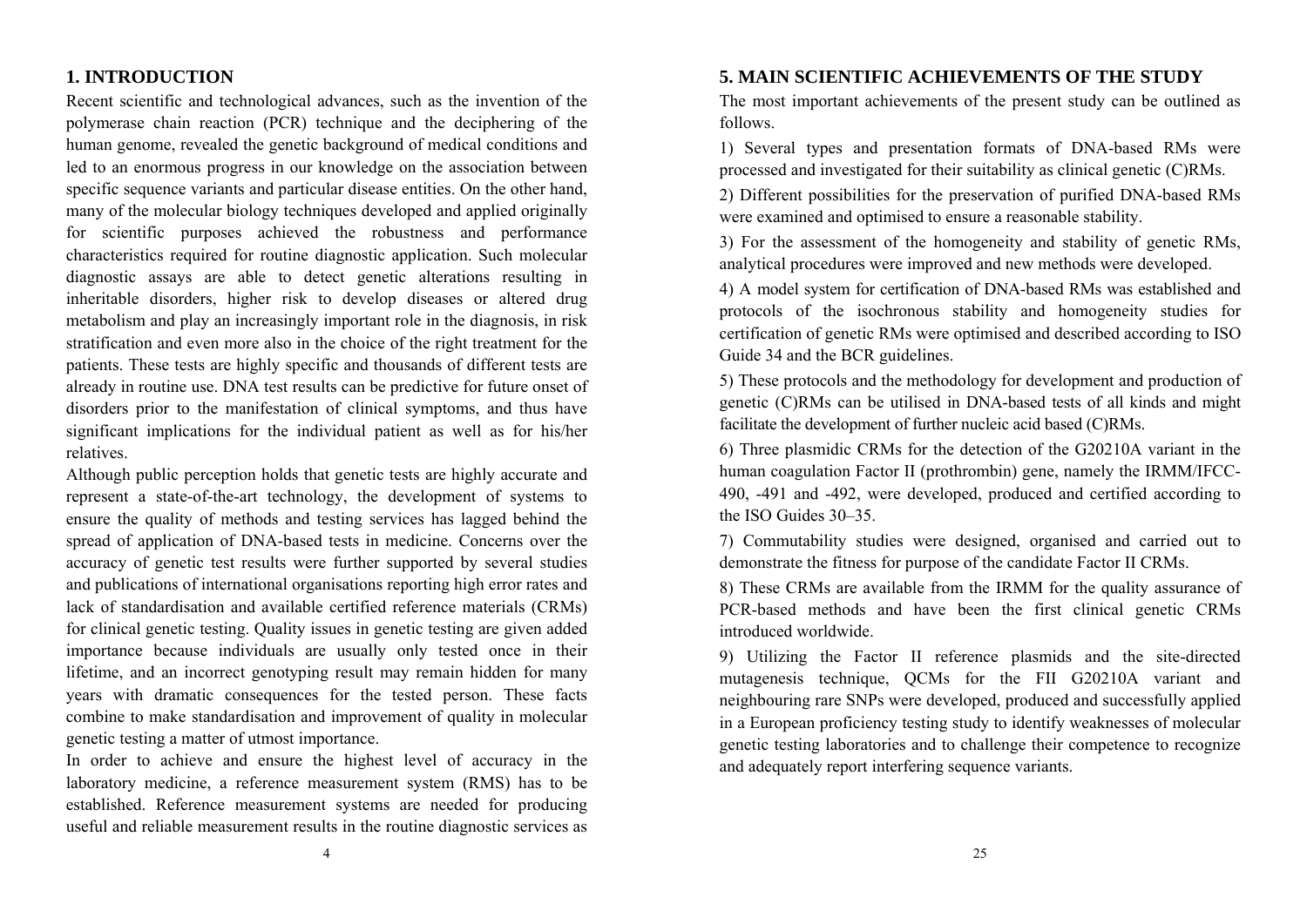From another point of view, the reporting of unusual genotyping results in a collaborative study is of prime importance also for RM producers. The low rate of such feedbacks (e.g. only two laboratories from 14 participants using the affected LightCycler assay system reported the Tm shift in the collaborative study on the NIBSC-WHO Reference Panel for Prothrombin Mutation G20210A) stresses the need for a more careful selection of participants for field studies, which cannot rely on the accreditation of the laboratories alone, but this competence might be challenged in proficiency testing exercises.

In conclusion, different types and formats of DNA-based RMs for genetic testing were processed and characterised for their suitability for the QA of molecular diagnostic methods. Genomic DNA has proven to be a suitable type of RMs for various genotyping techniques; however, its certification according to the ISO Guides 30−35 has not yet been achieved. A set of plasmidic CRMs for the analysis of the G20210A mutation in the Factor II gene had been developed and produced, which is now available from the IRMM and have been the first clinical genetic CRMs introduced worldwide. In addition, using these reference plasmids and the site-directed mutagenesis technique, QCMs for rare sequence variants were prepared and employed in a European proficiency testing study. It could be shown that ISO compliant plasmid-type RMs containing the desired SNPs can be produced and successfully used for quality assurance in genetic testing. Because DNA testing uses the same techniques wherever it is applied, the results of these projects can serve as guide and pilot for the production and use of (C)RMs in genetic testing.

well as in science and technology, which are comparable among laboratories and ultimately traceable to measurement standards of the highest metrological level.

The three elements of RMSs are internationally accepted and commonly agreed reference measurement procedures (RMPs), certified reference materials (CRMs) and reference laboratories possibly collaborating in a network. Successful implementation of such systems can be further enhanced by External Quality Assurance (EQA) programmes. At present, the lack of RMSs in molecular genetic testing means that there are limitations in benchmarking against which an IVD manufacturer or a laboratory can judge the performance of its assays.

Reference materials (RMs) and certified reference materials (CRMs) are key elements of such RMSs and are recognised as an excellent tool for checking analytical accuracy and are valuable in creating crucial reference points in the development of comprehensive measurement systems. Although the use of appropriate RMs to validate test equipment or testing methods is an important part of the quality assurance (QA) of any analytical testing system, currently only a few RMs for clinical genetic testing are available. Therefore, the European Commission, Joint Research Centre, Institute of Reference Materials and Measurements (IRMM) launched several projects to develop and produce (certified) reference materials for molecular genetic testing and to elaborate the methodology to produce (C)RMs for *any* molecular genetic test.

The first major initiative, the Certified Reference Materials for Molecular Genetic Testing (CRMGEN) project focused on the development of four basic types of prototype RMs for inherited diseases and genetic risk factors, such as PCR product RMs for hereditary haemochromatosis, genomic DNA based RMs for the fragile X syndrome, cell line RMs for cystic fibrosis, and recombinant (i.e. plasmid) DNA RMs for the Factor V Leiden (G1691A) mutation. These prototype RMs were evaluated for their suitability and different possibilities for the preservation and packaging of purified DNA were investigated to ensure a reasonable stability of DNA-based RMs.

In line with the CRMGEN project, the Scientific Committee of Molecular Biology Techniques in Clinical Chemistry (C-MBT) of the International Federation of Clinical Chemistry and Laboratory Medicine (IFCC) has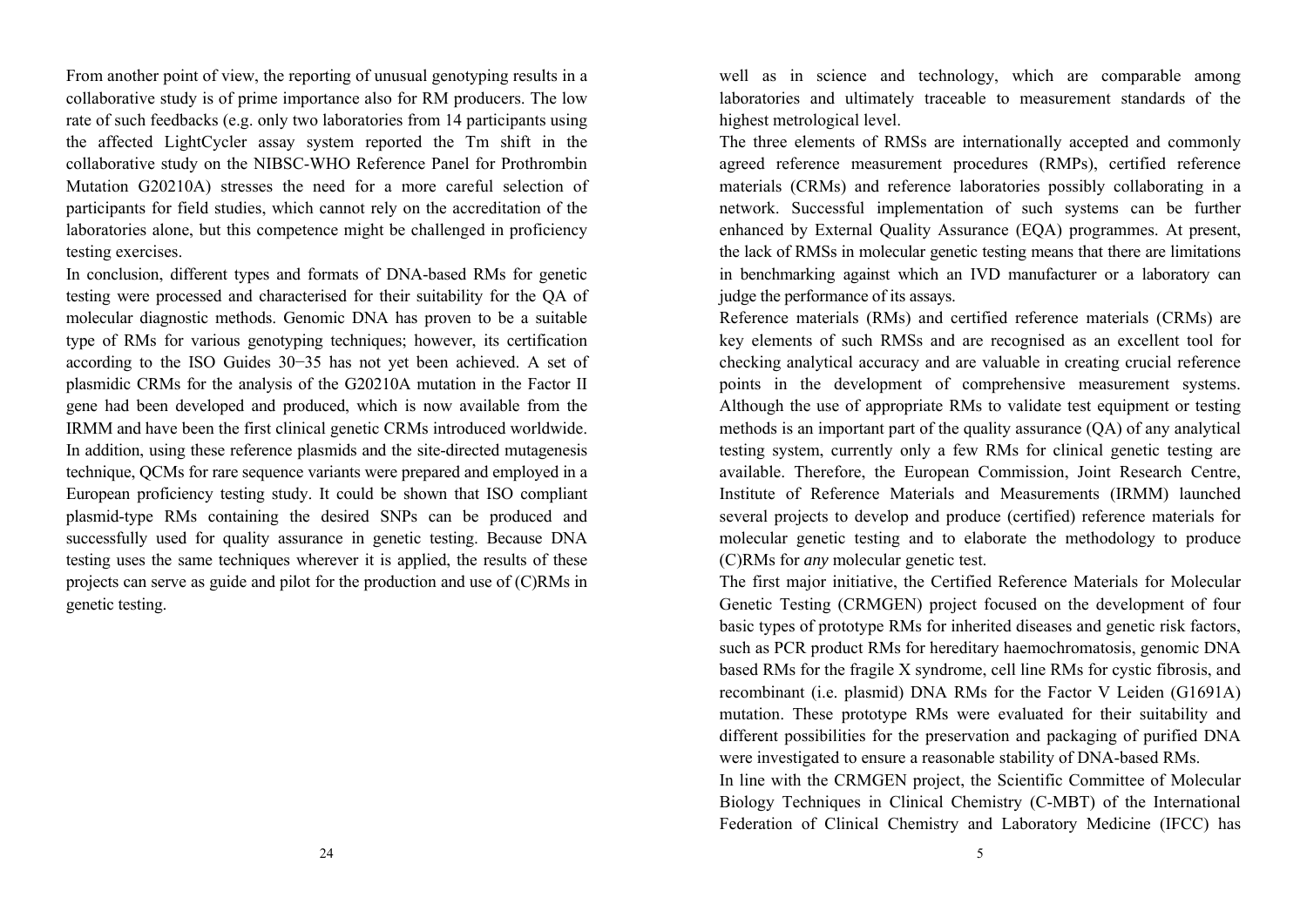initiated a joint project with the IRMM to develop and produce a set of plasmidic CRMs for the analysis of the human coagulation Factor II (FII, prothrombin) gene G20210A variant.

Furthermore, the IRMM and the Department of Biochemistry of the University of Szeged agreed on a proficiency testing exercise in cooperation with 3 European EQA organisations. In the frame of this study, new mutations were introduced into the wild-type FII reference plasmid using the site-directed mutagenesis technique and the quality control materials (QCMs) containing the modified and/or reference plasmids were distributed to clinical laboratories to assess their competence to recognize rare sequence variants resulting in unusual genotyping results.

# **2. AIMS AND SCOPE**

The ultimate goals of this thesis were the development and production of DNA-based (C)RMs for clinical molecular genetic testing and to contribute to the quality improvement in genetic testing services. In order to achieve these general objectives, the main aims of the present study were:

1) To process different types and presentation formats of DNA-based RMs, and to investigate their suitability for clinical genetic (C)RMs.

2) To optimize the preservation of DNA-, in particular plasmid-based RMs.

3) We aimed to elaborate the know-how for the development and production of (C)RMs for any genetic tests, including the optimisation of protocols of the stability and homogeneity studies on genetic RMs as well as to establish a model system for certification of DNA-based RMs.

4) We aimed to develop and produce a set of plasmidic CRMs for the quality assurance of PCR-based methods used for the detection of the G20210A variant in the human coagulation Factor II gene.

5) We intended to design, organize and carry out commutability studies on these candidate CRMs to demonstrate their fitness for purpose.

6) Utilizing the Factor II reference plasmids and the site-directed mutagenesis technique, we pursued to develop QCMs for rare mutations.

7) We aimed to carry out a European proficiency testing exercise using the newly developed Factor II QCMs to identify the error sources in SNP genotyping as well as to assess the competence of clinical laboratories to recognize rare sequence variants resulting in unusual genotyping results.

skills and suggested that training may be an efficient tool to improve the quality of genotyping services [VI].

In the case of the unusual results, although a majority (54.6%) of laboratories did not report when they experienced unusual results on samples A and B, other participants recognised the presence of the sequence variants (24.3%) or attributed the unusual behaviour of the assay to technical issues (21.1%), including poor quality or low concentration of the DNA. However, the atypical melting peak on the [20175G; 20179\_20180delAC] mutation was reported by only 25.4% of the participants probably because of the small deviation from the expected values (ca.  $1.7 \text{ °C}$  lower Tm than expected for the wild-type allele). Approximately half of these laboratories noted that such unusual melting peaks could indicate a variant in the probe region.

Incidence of rare sequence variants interfering with some genotyping techniques is relatively low; however, they can be easily misinterpreted and lead to an even higher error rate. Although the G20210A mutation is a well characterised risk factor for venous thromboembolism, the consequences on the analysis results of these adjacent variants were rarely investigated. Such rare polymorphisms should be reported as variants of unknown clinical significance clearly distinct from the wild-type or the G20210A mutation alleles. In previous studies, competence of testing laboratories to recognize and correctly report such sequence variants had not been challenged. Our ring trial revealed that where additional sequence variants resulted in unusual genotyping data and were therefore in principle detectable, only a fraction of the laboratories recognised and adequately reported unexpected SNPs.

These observations called the attention of the participants as well as of the broader community to the proper assessment of unusual genotyping results. For instance, as a consequence of the results published, Roche Diagnostics recalled and modified the Factor II (Prothrombin) G20210A Kit for the LC 2.0 instruments, because its macro component erroneously identified the C20209T mutation as wild-type genotype instead of an unknown variant. Furthermore, the Reference Institute for Bioanalytics started to challenge the recognition of rare SNPs in their EQA schemes.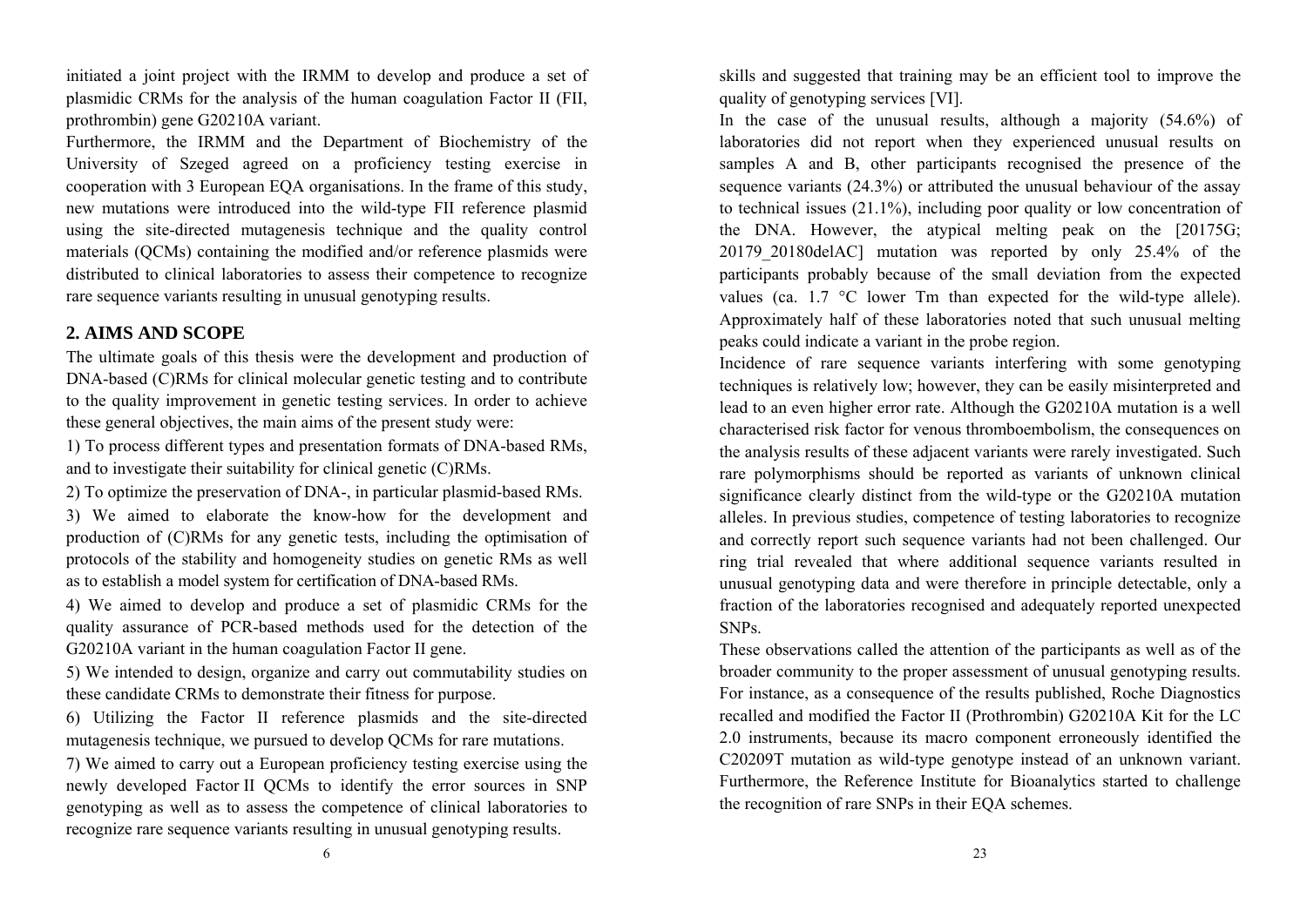based on the wild-type reference plasmid pIRMM-0001, a SNP (i.e. C20209T) or a complex variation (i.e. [T20175G;20179\_20180delAC]) were introduced into the human FII gene fragment allowing the design of QCMs with rare genotypes/mutations [VI].

# *4.5.2. The proficiency testing study*

After removing of duplications resulting from the overlaps of the EQA schemes, 189 laboratories from 21 countries participated to the study. These participants in the survey applied a large variety of genotyping techniques representing 50 different analytical procedures with sample intakes ranging 0.5–10 L. All of the assays could amplify the target sequence from the plasmids proving that the samples were suitable for the interlaboratory comparison exercise.

Genotyping results could be split into usual and unusual results after analysis: Usual results are results of methods, which were not influenced by the mutations in samples A and B. In 67 and 85 laboratories for samples A and B respectively the mutations affected the methods and unusual genotyping results were obtained which should have been recognised and reported accordingly.

Among the usual results, the overall error rate was 5.1%. Interestingly, the error rates were higher on the samples containing the G20210A mutant allele (6.4% and 6.3%, respectively) than on samples B and D without the G20210A mutation (2.9% and 4.3%, respectively); however, this difference was not statistically significant. These rates of genotyping failures corresponded to the latest data in the literature and may result in thousands of misclassifications yearly in the participant laboratories, which emphasizes the need for more detailed scrutiny to identify the sources of errors and to eliminate the weaknesses. Such an evaluation of data could be carried out using the method specifications and the raw genotyping results, which are rarely requested from the participants in the EQA schemes.

This analysis elucidated that the majority of the false results arose from the inadvertence of laboratory personnel and not from technical failure of the method as such. However, the allele-specific PCR assays proved to be less robust than other techniques and the elevated error rate of certain LDTs indicates that they, as a group, have to be more carefully validated. These observations underlined the pivotal importance of the laboratory personnel

# **3. MATERIALS AND METHODS**

# *3.1. Origin and Production of the RMs*

The development of the CRMGEN prototype RMs and the isolation of DNS fragments for the candidate CRMs for the FII G20210A variant were carried out in clinical genetic centres according to the local, national and European regulations. Source materials were collected under informed consent from the patients. Lymphocytes or genomic DNA (gDNA) extracted from venous blood were anonymised. The CRMGEN prototype RMs specified below were designed and processed in close cooperation with the IRMM.

# *3.1.1. Origin and production of the CRMGEN prototype RMs*

*CRMGEN-HH* PCR product RMs for the hereditary haemochromatosis were developed in the National Centre for Medical Genetics, Our Lady's Hospital for Sick Children (Crumlin, Ireland) using a long range nested PCR technique with Pfu DNA polymerase. The 2878 bp RM sequence (GenBank accession number Z92910, nt 4333 to 7211) encompasses both the C282Y (G6722A) and the H63D (C4762G) mutations of the human HFE gene. Wild-type and compound heterozygous prototype RMs were processed at 100 µl/vial without or with 100 µg/ml sonicated salmon sperm DNA (SS DNA) as carrier and were freeze-dried (FD) or not (NFD).

*CRMGEN-CF* cell line RMs for CF established in the Center for Human Genetics, Katholieke Universiteit Leuven (Leuven, Belgium) in cooperation with the National Institute for Biological Standards and Control (NIBSC, Hertfordshire, UK). Epstein-Barr virus (EBV) transformed lymphocytes were generated from blood that was obtained from individuals carrying mutations in the CFTR gene ( ΔF508/ΔF508; N1303K/ΔF508; ΔF508/G542X; S1251N/ΔF508; G551D/ΔF508; ΔI507/wt). After characterisation and validation, master and working cell lines were sent to the IRMM and stored in liquid nitrogen.

*CRMGEN-FraX* genomic DNA (gDNA) prototype RMs for fragile X syndrome were produced from an EBV immortalised cell line of a normal heterozygous female (Allele 1:  $(CGG)_{10}$ , AGG,  $(CGG)_{11}$ . Allele 2:  $(CGG)_{10}$ , AGG,  $(CGG)_{9}$ , AGG,  $(CGG)_{10}$ ; except of the repeat region, FMR1 gene sequences correspond to the GenBank reference sequence M67468. This cell line was established in the National Genetics Reference Laboratory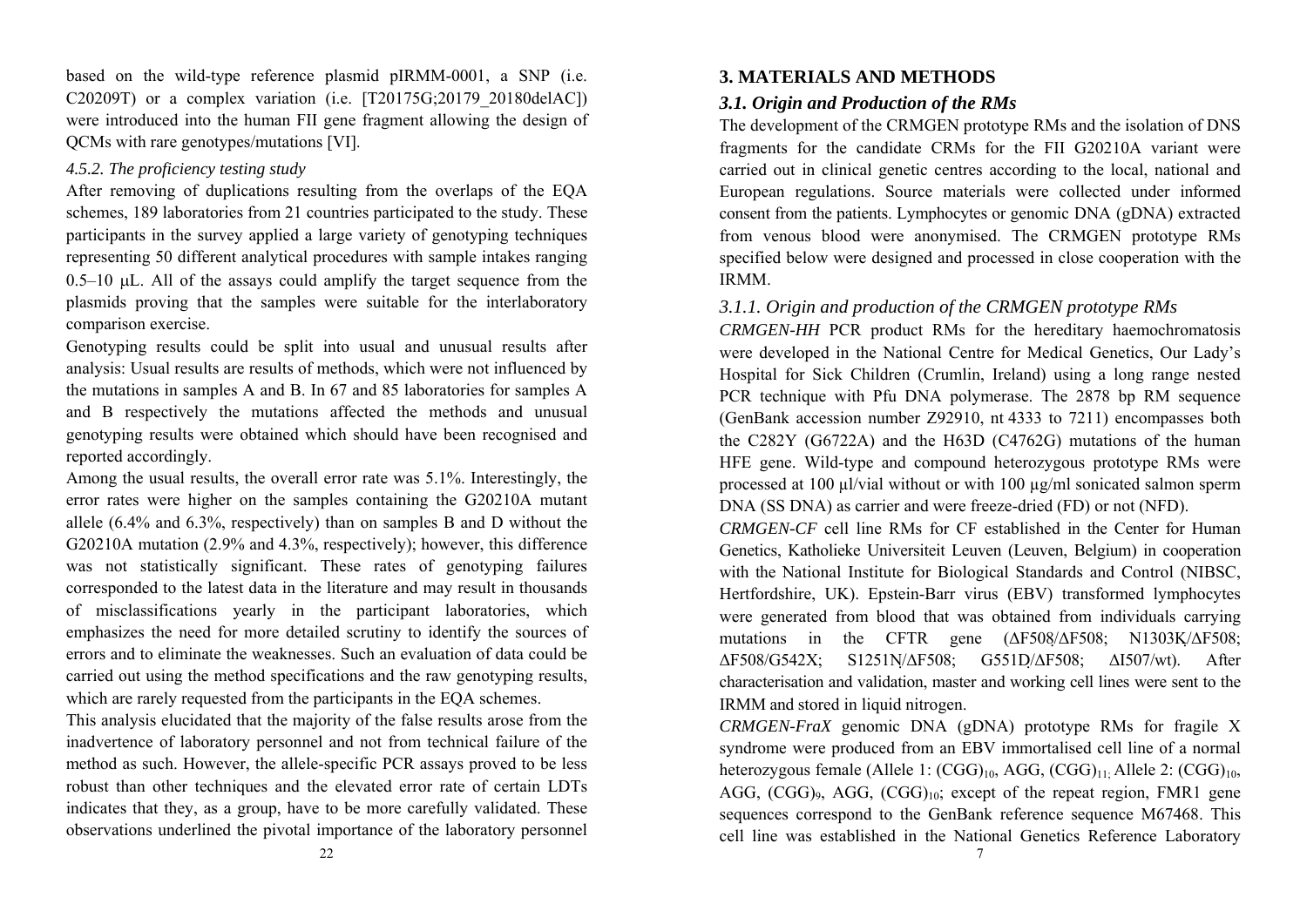Manchester (Manchester, UK) and transferred to the NIBSC for large scale culturing, testing and characterisation. Whole genomic DNA was extracted from the stable lymphoblastoid cell line using four different extraction methods, such as two different phenol/chloroform extraction protocols, sodium perchlorate/chloroform, and the Puregene 'salting out' methodology. Extracted gDNA was homogenised in TE buffer and aliquoted at ca. 5 μg DNA in a volume of 33 μl. Half of the vials processed from each CRMGEN-FraX prototype RM were lyophilised at the IRMM.

*CRMGEN-FV* plasmidic RMs for the Leiden (G1691A) mutation in the coagulation factor V (proaccelerin, FV) were generated at the Department.of Human and Clinical Genetics, Leiden University Medical Center, (LUMC; Leiden, The Netherlands). DNA fragments containing the G1691A "Leiden" mutation or the wild-type (G1691) sequence were cloned into pUC19 vector. Except of the "Leiden" mutation, the 585 bp insert corresponds to the exon 10 sequence of Factor V gene (GenBank accession number L09137, nt 38296-38880; "Leiden" mutation: 38592 G>A). The first lot of CRMGEN-FV prototype RMs were dissolved in TE buffer at pH 7.5 containing  $2 \times 5 \times 10^6$  copies/ $\mu$ l in 50  $\mu$ l/vial without additive or with different additives (10 % sucrose / 50% glycerol / SS DNA crosslinked with a Psoralen/UVA treatment). The  $2<sup>nd</sup>$  batch of CRMGEN-FV prototype RMs were prepared in  $10\times$ TE buffer at pH 8.0 containing  $2\times$ 5 $\times$ 10<sup>6</sup> plasmids/ $\mu$ l in 50 µl/vial. This second series consisted of 3 prototype RMs: without additive FD / not FD and with 10% of sucrose FD.

#### *3.1.2. Origin of the NIBSC-WHO candidate Reference Panel samples*

NIBSC-WHO Reference Panel for the Factor V Leiden Mutation and NIBSC-WHO Reference Panel for the Prothrombin Mutation G20210A samples were received from the NIBSC in the frame of the collaborative studies *CS246* and *CS262*, respectively.

# *3.1.3. Preparation of prototype RMs for a feasibility study to optimise DNA preservation*

The insufficient stability of the  $1<sup>st</sup>$  batch of the candidate plasmidic FII CRMs triggered an 'exploratory research project' at the IRMM on the preservation of DNA- and particularly plasmid-based RMs. In the frame of this systematic study, several prototype RMs were prepared using the wildtype FII reference plasmids at 1 ng/50 µL with different commercially

analysis, the assessment of their homogeneity and stability on the long-term have to be confirmed by quantitative techniques [V].

Despite some apparent shortcomings of the plasmidic RMs discussed above, these data and achievements have proven that the strategy applied for the development and production of DNA-based CRMs containing defined sequence variants seems well suited and plasmid-type RMs can be successfully used in the field of genetic testing for the analysis of SNPs.

## *4.5. Proficiency testing study using QCMs with rare sequence variants*

The introduction of new mutations into the pIRMM-0001 (wild-type) FII reference plasmid, the production of the QCMs as well as the organisation and evaluation of the proficiency testing study has been published in details earlier [VI].

*4.5.1. Preparation of the samples for the proficiency testing exercise* 

Following the site-directed mutagenesis procedure, screening of plasmid preparations detected two new variants displaying unusual melting peaks at ca. 54 °C and at 58 °C. Sequencing of these plasmids identified the newly introduced mutations identified as the C20209T and the [20175T>G; 20179\_20180delAC] mutations, respectively. Using these plasmids and the FII reference plasmids four OCMs were produced containing 10 pg/uL plasmid DNA in 30 µL TE-buffer (10 mM : 1 mM; pH 8.0; autoclaved): *Sample A*: 20210A / [20175G; 20179\_20180delAC] – heterozygous for the G20210A mutation

*Sample B*: G20210 / 20209T – homozygous wild-type

*Sample C*: 20210A / 20210A – homozygous for the G20210A mutation *Sample D*:  $G20210 / G20210 - homozygous wild-type for the  $G20210A$$ mutation

The paucity of the mutation-positive clinical samples for rare sequence variants, haplotypes or complex genotypes and the ethical issues related to their isolation from human sources pose a significant barrier to the development of RMs for some analytically challenging genotypes and contribute to the high error rates in the field of genetic testing. However, plasmidic RMs containing a reference sequence of a human gene can be modified using the site-directed mutagenesis technique, which allows the generation of a defined mutation at the designated nucleotide position. The applicability of this approach had been successfully demonstrated, when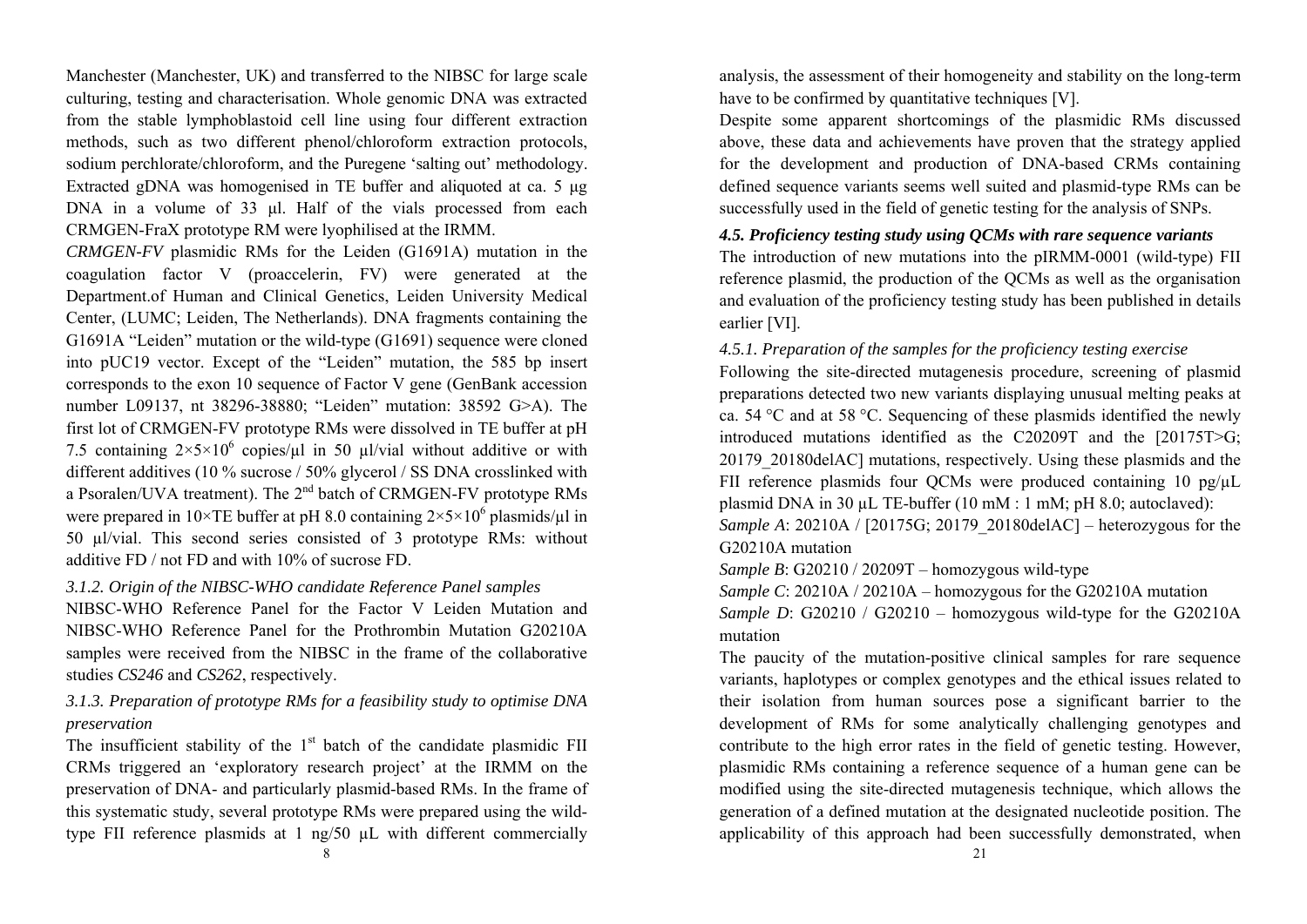been indicated in the certification as additional information on the CRMs, but it is not a certified value. The sample intake recommended is 0.5 to 5 µL. The stability of the CRMs is being followed in the post-certification monitoring and the certification is valid for one year after purchase of the unit. Following the careful assessment of their stability, homogeneity and fitness for purpose in a field trial, these RMs were certified and are now available from the IRMM (http://www.irmm.jrc.be) [II,III,IV,V].

The CRMs IRMM/IFCC-490 (G20210/G20210 wild-type), IRMM/IFCC-491 (20210A/20210A homozygous mutant) and IRMM/IFCC-492 (G20210/20210A heterozygous mutant) have been the first clinical genetic CRMs introduced worldwide, which can be used for validation and harmonisation of PCR-based methods used for the detection of the G20210A sequence variant in the human prothrombin gene. Due to the lack of established reference methods in genetic testing, such CRMs play a crucial role to fulfil the traceability requirement of the IVD directive. In addition, any laboratories can use these CRMs as QC samples, which is particularly important for the rare homozygous mutant 20210A genotype.

Although the commutability of plasmid type RMs is in principle restricted due to the limited length of the gene insert, this issue could be tackled by the appropriate selection of the reference sequence. All of the genotyping techniques applied in the field studies or in the proficiency testing exercise – representing more than 50 different analytical procedures – were able to amplify the target sequence and to detect of the mutation of interest from the plasmids, proving that these CRMs are fit for purpose [I,V,VI]. Furthermore, none of the laboratories reported atypical results (e.g. shifts in the melting temperature or allele discrimination plot, etc.) on the G20210 wild-type and 20210A mutant reference plasmids [I,VI].

On the other hand, short DNA fragment based RMs can be described and quantified more precisely, which was a key advantage during the characterisation studies. For example, although two other sets of QCMs are also available to assess the performance of test systems for the analysis of the prothrombin G20210A variant [V], their homogeneity and long term stability have not been demonstrated clearly as required by the relevant ISO standards for RMs. Even though these RMs are to be used for qualitative

available additives dissolved in TE buffer at pH 8.0 and freeze-dried or not. Prototype RMs tested: TE-buffer or  $10\times$ TE buffer without additive; 1 mg/mL bovine serum albumin (BSA); 5%, 10%, 20% of sucrose; 0.5%, 5%, 10%, 20% of D(+)trehalose; 50% glycerol; 5% D-fructose; 5% Dmannitol; 5% D-sorbitol; 1% Tween 20; 1% PEG 8000; 1% Na-L(+)ascorbate;  $0.01\%$  sodium dodecyl sulphate (SDS); 200  $\mu$ mol/L diethylene triamine pentaacetic acid; 200 µmol/L desferrioxamine. These series of prototype FII RMs were tested after 12 weeks of storage.

# *3.1.4. Production of the candidate CRMs IRMM/IFCC-490, -491 and -492 and the QCMs for the analysis of the FII G20210A variant*

The prothrombin gene fragment was selected in the Molecular Biology Division, Department of Clinical Chemistry and Laboratory Medicine, Medical University Vienna (Vienna, Austria). The FII gene fragment (GenBank accession number M17262, nt 26302 to 26910) cloned into the pUC18 vector spans all primer annealing sites published until today. The C20209T mutation was introduced into the wild-type sequence using the site-directed mutagenesis technique. The first batches of the candidate CRMs were processed as lyophilised material containing  $5\times10^4$  copies of plasmids in 100 µl solution and 100 µg/ml BSA as additive. The second batches of the IRMM/IFCC-490, -491 and -492 and the QCMs were prepared in TE buffer (10 mmol/L : 1 mmol/L, pH 8.0) at a concentration of approximately 20 and 10 pg/µL DNA, respectively.

#### *3.2. Assessment of stability and homogeneity of RMs*

Both the prototype and the candidate RMs were subjected to stability studies following an isochronous scheme developed at the IRMM according to the ISO Guide 35. The protocol consisted of a short- and long-term isochronous study for every RM. Samples for the short-time stability studies (STSS) were stored for 2, 4 and 8 weeks at 40 °C, 18 °C, 4 °C and -20 °C; however, the CRMGEN-HH prototype RMs were stored at 60 °C instead of 40 °C. Long-term stability of RMs were investigated by storing the RMs at 18 °C, 4 °C and -20 °C for 4, 8, and 12 months. However, longterm stability the IRMM/IFCC candidate FII CRMs was tested in 6, 12 and 24-month stability studies. In both type of stability studies, the safety factor was 2 and the reference temperature was set at -70 °C, corresponding to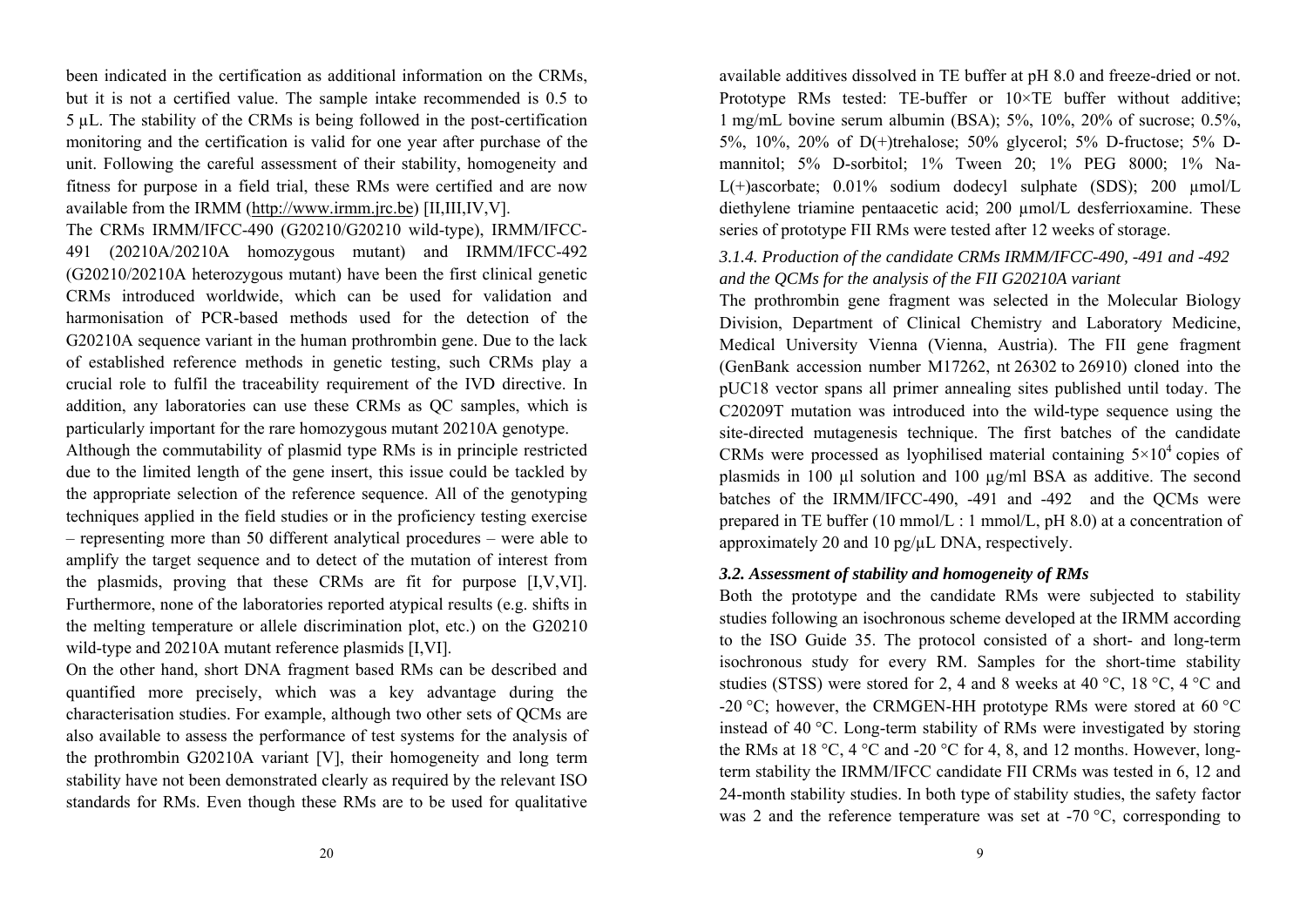time point 0. Three units per time point were tested in 4 replicates using 4 dilutions (i.e. 1, 1:10, 1:100, and 1:1000) under repeatability conditions. Homogeneity of RMs could be deduced from the results on samples stored at -70 °C and at -20 °C (i.e. the usual storage temperature of the genetic RMs tested,  $n=18$ ) in the short-term stability study.

*Freeze-thaw tolerance*: Liquid plasmidic prototype RMs prepared for the feasibility study to optimize DNA preservation were tested for any degradation due to 10 freeze-thaw cycles within 6 days. Samples stored at +4 °C served as control.

# *3.3. Measurement of DNA concentration and genotyping techniques*

DNA concentrations were determined using the PicoGreen double-stranded DNA quantitation kit.

*CRMGEN-HH* prototype RMs were analyzed using a qualitative multiplex PCR–RFLP method and a quantitative real-time LightCycler (LC) assay. *CRMGEN-FraX* samples were tested in Manchester using PCR/PAGE Genescan analysis followed by Southern blot to determine the methylation

status of region surrounding the CGG repeat.

*The Factor V G1691A "Leiden" mutation* was genotyped using The LC Factor V Leiden Mutation Detection Kit with a modified protocol to enable the relative quantitation of the samples analyzed.

Techniques applied for the analysis of the *Factor II gene G20210A* mutation and for the characterisation of the candidate CRMs have been described in details previously in the certification reports on the CRMs IRMM/IFCC-490, -491, and -492 [II,III,IV] and other publications [I,V,VI].

#### *3.4. Field trials*

Field trials on the CRMGEN prototype RMs were carried out within the European Molecular Genetics Quality Network (EMQN).

Design, organisation and evaluation of field trials on the candidate CRMs IRMM/IFCC-490, -491, and -492 have been reported elsewhere [I,V] as well as the proficiency testing exercise using the plasmidic QCMs for the analysis of the G20210A variant in the prothrombin gene [VI].

*Homogeneity*: A plot of the Cp values of the PCR products versus sample number did not reveal a trend in the filling sequence of the vials. The slope of the regression line was not statistically different from zero (*t*-test at 95% confidence interval) and the data followed a normal and unimodal distribution, which indicated that the candidate CRMs were homogeneous. The homogeneity-related uncertainty on the DNA quantity per vial throughout the batches was inferior to 10% for all three materials. Every sample and its dilutions at least down to 1:10000 showed the expected melting curves corresponding to the genotype of the candidate CRM samples. This proved that the candidate CRMs are sufficiently homogeneous and that the minimal sample intake can be as low as  $0.5 \mu L$ . *Stability*: Condition of every sample was good, loss of volume or other changes could not be observed. Every melting curve corresponded to the expected genotype and no Tm-shift was detected. These results and the Cp values indicated a sufficient short-term (8 weeks at -20  $^{\circ}$ C, 4  $^{\circ}$ C and 18  $^{\circ}$ C) and long-term (6, 12 and 24 months at -20  $^{\circ}$ C and 4  $^{\circ}$ C) stability of these candidate CRMs at the tested temperatures [II,III,IV,V]. However, instead of an increase of the Cp values due to a degradation of the target DNA sequences, lower Cp values were recorded on samples stored at higher temperatures and this trend was found to be statistically significant. In addition, less dilution steps gave appropriate results for the samples stored at -20  $\degree$ C or at the reference temperature, than for samples stored at higher temperatures. These observations could be explained by better accessibility or lower adsorption rate of target sequences in samples stored at higher temperatures.

*Field study*: In order to test the performance of the 3 candidate CRMs, they were sent to 7 diagnostic laboratories that used routinely different genotyping methods for the detection of the prothrombin G20210A variant. All DNA-containing samples were genotyped correctly and unambiguously demonstrating that the materials are fit for their intended purpose.

*Certification*: The identity of the gene fragments inserted in the plasmids was assessed by internal and external bi-directional sequencing with a probability of misreadings estimated to be  $p \leq (1/609)^2$ . This estimation is based on the agreement between forward and reverse sequencing of the 609-bp fragments inserted in the pUC18 vectors. DNA concentration has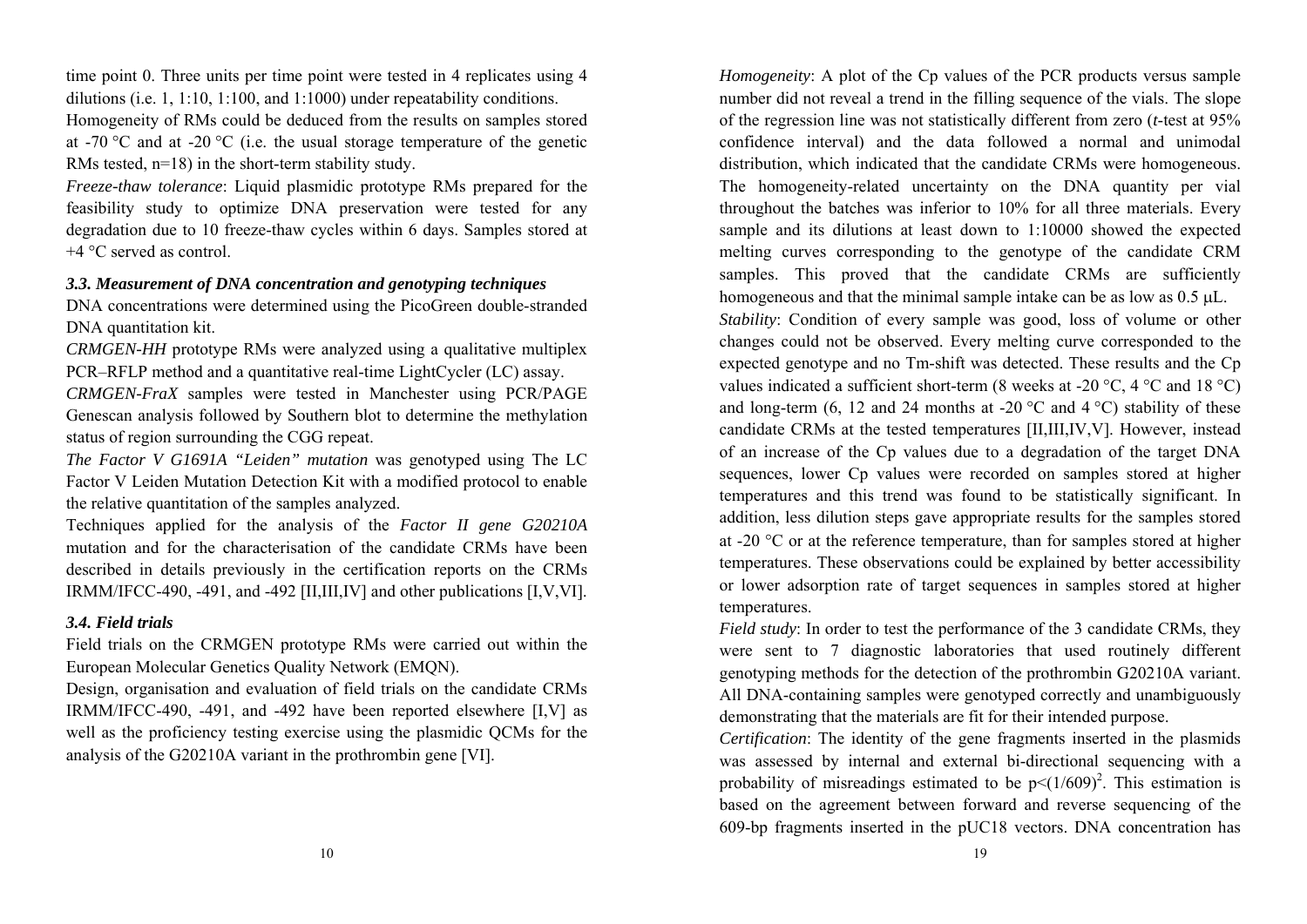presence in the original patient sample means that it was not introduced during the production. Although the A20054G variant did not cause any problems during the development and processing of the plasmid-type RMs or in the field study, difficulties may arise when a primer is used that binds with its 3' end to this sequence. Thus, this mutation is reported in the documentation of the plasmidic CRMs. The cloned wild-type fragment corresponded to 100% to the reported prothrombin gene sequence  $[I,II,III,IV,V].$ 

# *4.4.1. Evaluation of the 1st batch of the candidate FII CRMs*

In the absence of any reference method for genetic testing, CRMs have to be evaluated by a consensus of recognised reference laboratories. Test compatibility and commutability of such plasmids as candidate reference materials was demonstrated in a study involving 13 expert laboratories using 9 different PCR-based methods [I]. The study showed that plasmidtype RMs containing defined point mutations can be produced and successfully used in tests for detection of SNPs in a typical QA scheme. Feedbacks from the participants however suggested a higher concentration of the target sequences as well as to set the minimal sample intake to  $\leq 1$  µl. *Stability*: Analysis of the STSS samples produced no or weak signals using the LightCycler platform and kit for the detection of the FII G20210A mutation. This applied as well for samples stored at -70 °C and -20 °C. These results indicated that stability of the candidate CRMs was an issue and the presentation format had to be re-investigated towards the processing of a new lot of the CRMs IRMM/IFCC-490, -491 and -492.

#### *4.4.2. Characterisation of the new lot of the Factor II CRMs*

Processing, characterisation and certification of the new batch of the FII CRMs have been published previously [V] and described in details in the certification reports [II,III,IV].

Utilizing the results of the feasibility study on the preservation of plasmidic DNA, the new batch of these RMs were produced as liquid frozen materials containing approximately 1 ng plasmid DNA in a volume of 50 μL TE solution (10 mM Tris : 1 mM EDTA, pH 8.0) in polypropylene vial. This batch was characterised according to the requirements of the ISO Guides 34 and 35.

# **4. RESULTS AND DISCUSSION**

## *4.1. Results on the CRMGEN prototype RMs*

# *4.1.1. CRMGEN-HH prototype RMs*

Although prototype RMs containing SS DNA gave clearer results (i.e. sharper bands on the gels), all prototype RMs were homogenous and stable at +18 ºC or at lower temperatures and no significant differences were shown between the homogeneity and short-term stability of the different presentation formats (lyophilised or liquid, with or without salmon sperm DNA as additive). Lyophilised samples proved to be stable even at 60 °C for 8 weeks, but all the liquid samples lost volume at this temperature and the detection of target sequences were ambiguous after this period. In case of the STSS samples stored at 60 °C, target sequences could not be detected at higher dilutions from the NFD prototype RMs containing SS DNA.

These observations confirmed that freeze drying can assure the stability of DNA-based RMs even at higher temperatures. On the other hand, the use of carrier SS DNA gave conflicting results (i.e. clearer bands on the gels, but no signals on higher dilutions) in the STSS indicating the need for a more reliable assay to compare the stability study samples, which enables a relative quantification of the sequences of interest in the different CRMGEN-HH prototype RMs. Therefore, one-year long-term stability study (LTSS) samples were analyzed applying a quantitative LightCycler assay. Using this real-time PCR method, no differences were found between the lyophilised and liquid RMs; however, Cp values on the prototype RMs with SS DNA were significantly higher than the Cp values on prototype RMs without SS DNA  $(18.66 \text{ vs. } 17.52 \text{ p} \le 0.05 \text{ for the }$ homozygous wild-type and 19.43 vs. 17.73 p<0.005 for the compound heterozygous RMs). This data display a significantly lower concentration of target sequences in the liquid prototype RMs containing SS DNA, which indicates an impaired stability of such RMs. These data clearly disproved the speculation that SS DNA can improve the stability of small DNA molecules. Moreover, the field study on the CRMGEN-HH prototype RMs showed that SS DNA contains some amplifiable sequences under certain conditions, which might interfere with some techniques: 9 of 33 labs (27%) reported spurious results on the blank samples containing only SS DNA without human HFE sequences. (In the case of CRMGEN-FV prototype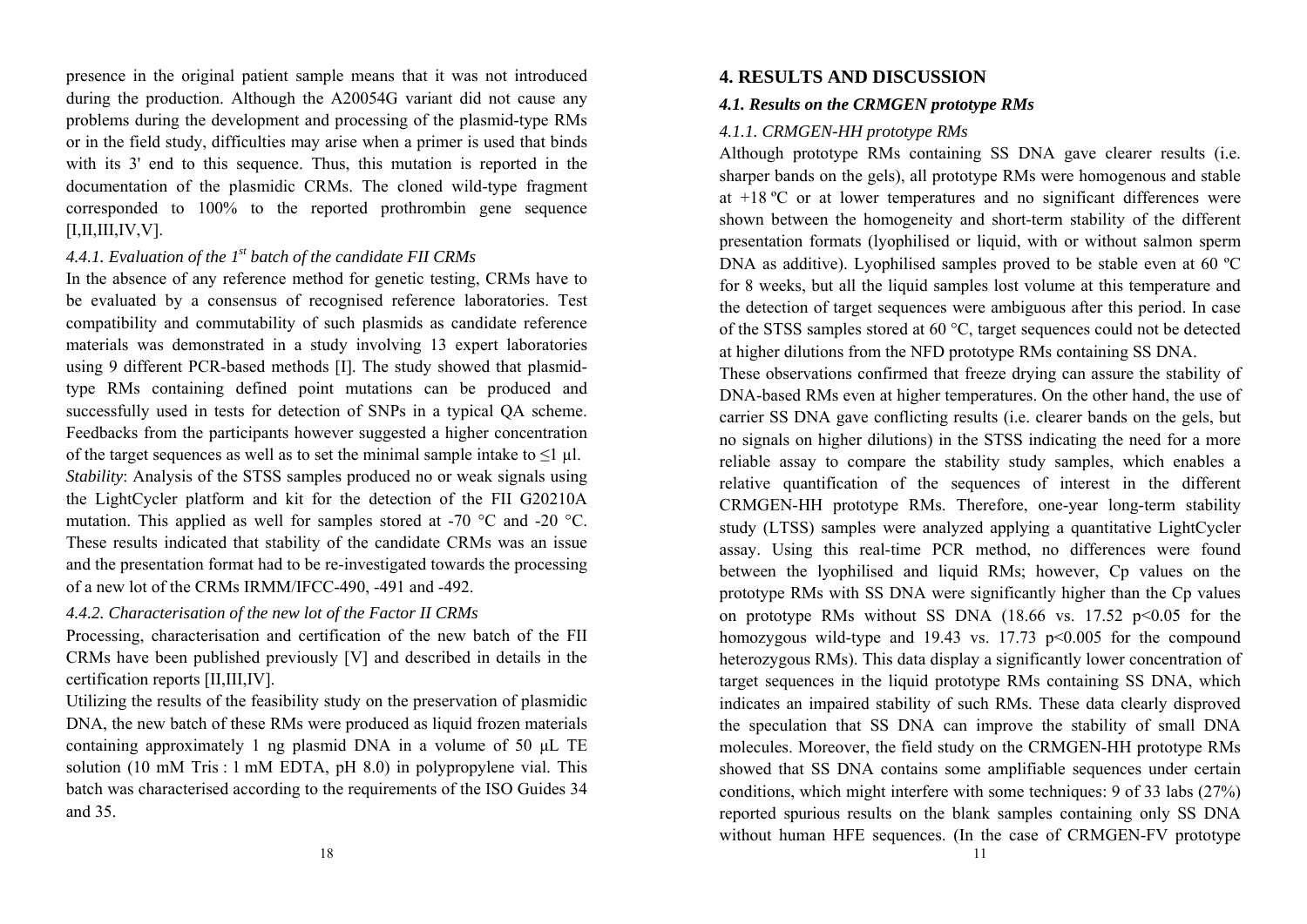RMs, this issue was avoided by crosslinking the SS DNA.) Unfortunately, despite the promising results on the CRMGEN-HH prototype RMs, the development of candidate CRMs for the analysis of the C282Y and H63D variants had been arrested by intellectual property right (IPR) issues.

#### *4.1.2. CRMGEN-CF – Cell line based prototype RMs*

At the IRMM, one of the vials containing these EBV transformed cells and stored in liquid  $N_2$  was exploded in an incident and the production of cell pellet based materials were cancelled due to insurmountable regulatory barriers identified in handling, storage and transportation of such materials, which all require authorisation according to 'Biosafety Level 2'. Although the cell pellet based CRMGEN-CF RMs proved unfeasible due to the strict biohazard compliance and regulatory criteria applied to EBV transformed cells, such cell lines however could provide excellent starting material for the preparation of gDNA based (C)RMs. In addition, genotyped and well characterised cell lines established without using EBV or similar infectious agents (e.g. malignant cell lines) could be used as RMs for common sequence variants.

### *4.1.3. CRMGEN-FraX – Genomic DNA based prototype RMs*

All short- and long-term stability study samples tested by PCR/PAGE Genescan produced acceptable results regardless of extraction method, freeze drying or liquid medium and temperature/time stored. Southern blot testing showed that samples were stable at both -20  $\degree$ C and 4  $\degree$ C; however, samples stored at 18  $\degree$ C and 40  $\degree$ C showed poor quality genotype test results in both series of Southern blot tests, so stability is compromised at these temperatures. In addition, treatment at 65 ºC for inactivation of nucleases resulted in DNA degradation in some phenol extracted samples. All prototype RMs performed well in the field trial.

Consequently, gDNA has proven to be a suitable type of RMs for various genotyping techniques, such as PCR and Southern blot. Among the DNA extraction techniques tested, phenol/chloroform extraction yielded in a slightly better stability and the Puregene method in a superior purity with comparable stability of extracted DNA. Therefore, this latter technique was chosen later on for the production of the  $1<sup>st</sup>$  WHO international genetic reference panel for Fragile X syndrome already brought through the WHO certification route. Such a RM made of gDNA is of pivotal importance for  $>>1\%$ ) prototype RMs containing sucrose showed a significant Tm-shift on the wild-type FII sequence  $(59.33\pm0.20 \degree C \text{ vs. } 60.20\pm0.06 \degree C)$  after 12 weeks storage. This latter observation not only emphasizes the pivotal importance of a proper lyophilisation protocol, but might be a possible explanation for the Tm shift on the WHO-NIBSC reference panel samples as well.

On the other hand, our results showed that an acceptable shelf life of several years can be achieved even without freeze-drying in frozen aqueous solution at  $>10^8$  copies of plasmid DNA using alkaline conditions (pH 8.0 <sup>−</sup>8.5) in Tris-EDTA (TE) buffer. Freeze-thaw tolerance of plasmids was also sufficient even without additives. In the case of PCR product or plasmid type RMs, this presentation format can reduce also the contamination risk, which is significantly higher in FD format.

# *4.4. Production and certification of the CRMs IRMM/IFCC-490, -491 and -492*

Whilst the studies discussed above aimed to investigate and compare the suitability of different types of genetic RMs and to optimize the preservation of nucleic acid based RMs, the ultimate goal of the projects was the development and certification of CRMs for molecular genetic tests as well as to demonstrate their fitness for purpose and applicability in the quality assurance of clinical genetic testing.

In co-operation with the IFCC C-MBT, two plasmids containing a 609 bp fragment of either the wild-type 20210G (named pIRMM-0001) or the 20210A (named pIRMM-0002) sequence variant of the human FII gene were used to generate a set of 3 plasmid-type RMs corresponding to the wild-type, mutant, and heterozygous genotypes of the G20210A variant. Construction, sequencing and characterisation of the reference plasmids pIRMM-0001 and pIRMM-0002 have been described in details previously  $[I,II,III,IV,V].$ 

Sequence analysis of the selected fragments confirmed that the isolated 609 bp length sequences were identical to the GenBank reference sequence (accession number M17262, nt 26302 to 26910) except for the G20210A mutation (corresponding to the nt 26784 in the reference sequence) and an A <sup>→</sup>G point mutation at position 20054 (nt 26628 in the GenBank reference sequence). This second mutation was linked to the mutated sequence and its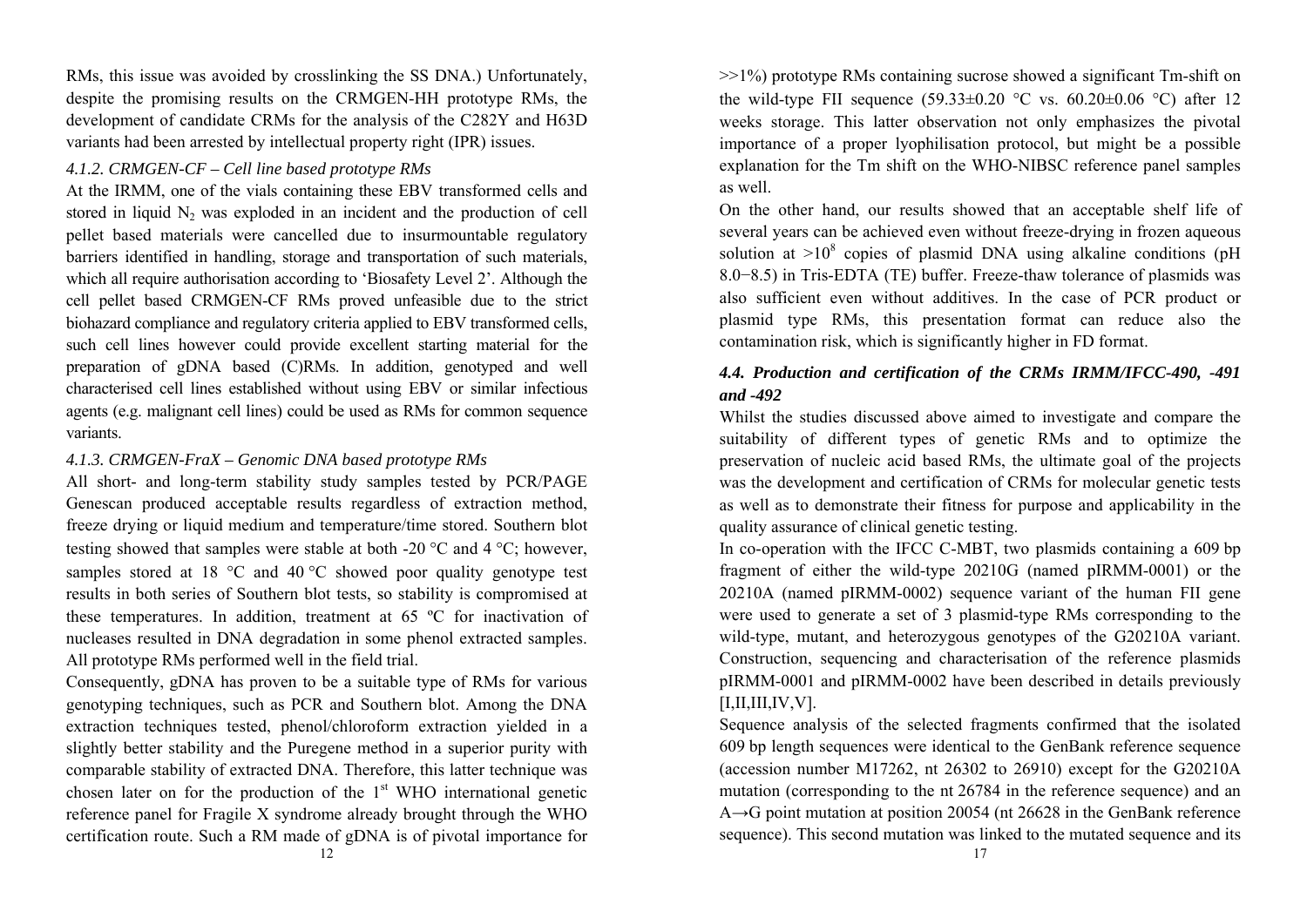Subsequent experiments showed that (i) testing of these gDNA-based RMs for other polymorphisms, the extent of the Tm shift was similar; (ii) the Tm-shift is linked to the quantity of RM engaged in the PCR reaction (could be abolished by 1:10 dilution of the samples) and (iii) cannot be attributed to the trehalose, which was used as lyoprotectant in these RMs.

This Tm shift was lower than the  $\pm 2.5$  °C value specified in the pack insert as possible difference between samples and the control provided in the kit, but very much exceeds the total precision of the kit (median CV=0.36%) and highlighted a serious issue: Several methods, such as the LightCycler and the Taqman allelic discrimination techniques, distinguish the different alleles on the basis of their characteristic melting temperatures with the hybridisation/Taqman probes. Sequence variants resulting in a mismatch between the probe and the target sequence lead to a decrease of ca.  $2-10$  °C in the Tm. The shift of the melting peaks on the WHO-NIBSC RMs was very close or even reached this range; however, the typical separation between the melting peaks on the heterozygous samples was maintained. Such a pronounced shift in the Tm may affect also the sensitivity, specificity and efficiency of every PCR reaction, which might lead to biased or false genotyping results (e.g. allele-specific PCR, melting analysis) or quantification. Therefore, in order to avoid similar shortcomings, additives and presentation formats should be carefully selected and investigated for their effect on the test results.

#### *4.3. Feasibility study on the preservation of plasmidic DNA*

In the frame of the present study many lyo- and/or cryoprotectants as well as other preservatives were screened for possible interferences with the molecular diagnostic techniques. These experiments showed that some of the additives widely used to enhance the stability of biologic materials might interfere with such assays. For instance, glycerol led to a very significant decrease in the Tm and consequently to seriously impaired amplification efficiency at the concentration needed for effective cryoprotection, while the ionic detergent SDS completely inhibited the amplification already at 0.01%. Interestingly, addition of 1% Na-ascorbate to the prototype RM resulted in a significant decrease of the Cp values (Cp=13.46 $\pm$ 0.21 vs. Cp=14.37 $\pm$ 0.25; *p*<0.05) without affecting the Tm values. In addition, NFD or inadequately lyophilised (moisture content

the fragile X syndrome as Southern blot is the reference/confirmation method used for the diagnosis.

#### *4.1.4. CRMGEN-FV – Plasmidic prototype RMs*

Analysis of the  $1<sup>st</sup>$  batch of CRMGEN-FV prototype RMs prior to the lyophilisation revealed a significant degradation of target sequences during the transport and 4 months storage at  $+4^{\circ}$ C. Prototypes without additive or with 10% of sucrose gave relative low signals, but still could be genotyped. On the other hand, the prototype RMs prepared using 50% of glycerol or crosslinked SS DNA as additives could not be reliably genotyped due to the degradation of target sequences. In addition, melting peaks on the prototypes containing sucrose or glycerol were shifted towards lower temperature. Therefore, the new batch CRMGEN-FV prototype RMs were processed only in 3 formats. This  $2<sup>nd</sup>$  batch however was dissolved in a  $10\times$ TE buffer (10 mM Tris : 1 mM EDTA) at pH 8.0, which performed better in the feasibility study.

Homogeneity testing of the  $2<sup>nd</sup>$  batch of CRMGEN-FV prototype RMs resulted in significantly higher Cp values on the prototypes without additives either FD (34.33 $\pm$ 1.80) or NFD (31.24 $\pm$ 1.45) than the Cp value on the prototype containing 10% of sucrose as additive  $(26.15\pm0.49)$  indicating a serious loss of quantifiable target sequences during the processing of the prototype RMs without additives. Comparison of these data to the results on the raw plasmid preparations ( $Cp=24.63\pm0.30$ ) revealed that aliquotation of the material into small vials lead already to a dramatic increase of the Cp values.

Target sequences could not be reliably amplified from the STSS samples of the 2<sup>nd</sup> lot CRMGEN-FV prototype RMs without additives stored at  $+40$  °C. Prototype RM with 10% sucrose showed always the expected heterozygous genotype and the Cp value exhibited a smaller standard deviation as well. Following an initial increase in the Cp values, the  $2<sup>nd</sup>$ batch of the CRMGEN-FV prototype RMs were stable at  $-20$  °C and the prototype RM with 10% of sucrose also at  $+4$  °C and no shift in the melting temperature (Tm) values was observed.

These data revealed a serious loss of the target sequences during the lyophilisation and/or reconstitution steps, which can be largely abolished applying an appropriate additive such as the sucrose used in this case.